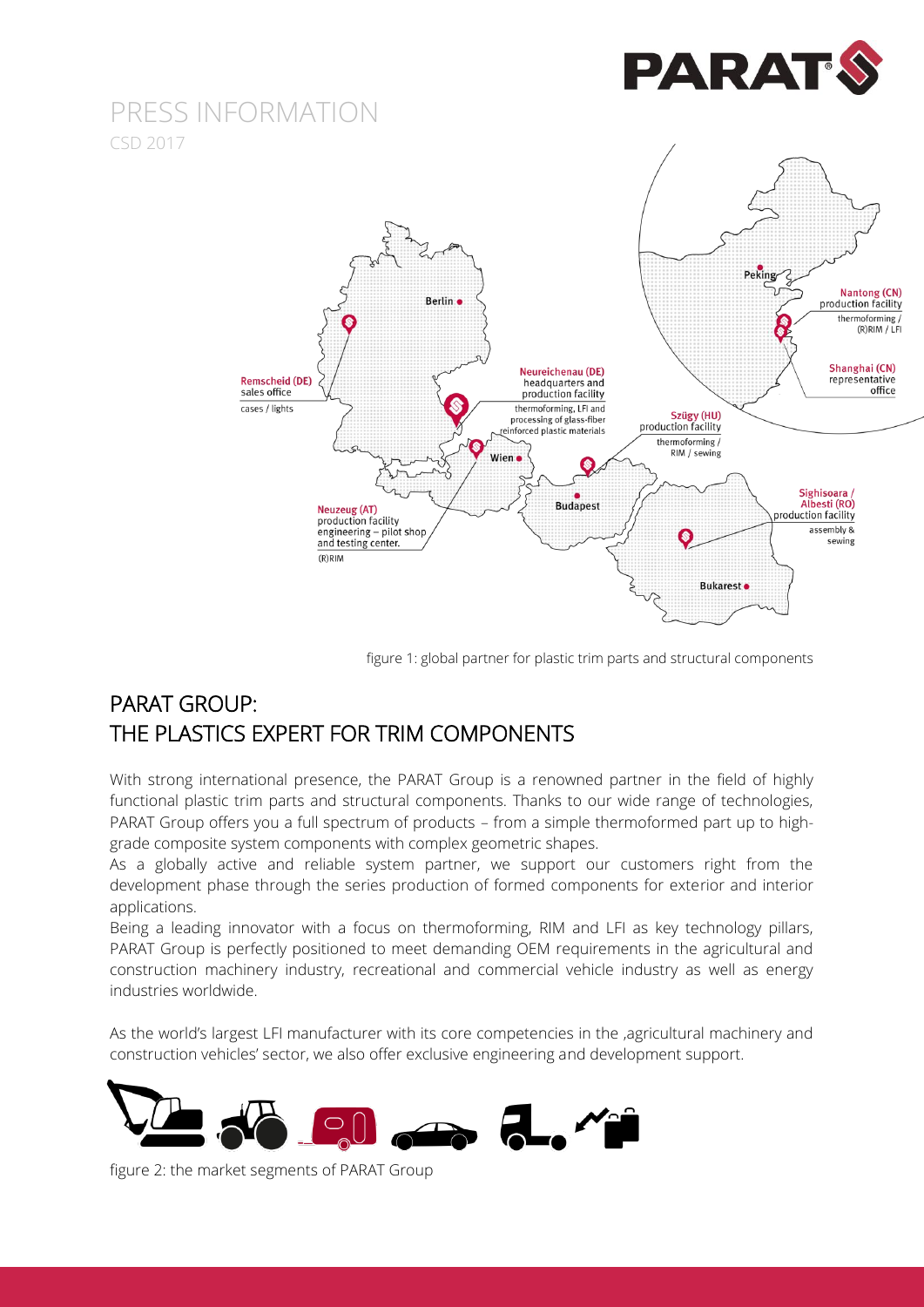

### PARAT GROUP: THE DEVELOPMENT PARTNER

As a leading innovator in the field of highly-functional plastic trim parts and structural components, PARAT Group offers exclusive engineering and development support at the company's in-house Development and Service Center.

We support you in this early phase of planning and engineering to achieve optimum results of development that are optimized to your materials and processes.

As your system partner, PARAT Group offers a wide range of technologies and is thus able to pick exactly the right one that perfectly matches your product concept/development result. This enables PARAT to guarantee our customers not only maximum cost reductions thanks to optimum materials usage, but also optimized cost structure thanks to constructive synergies (system integration), which, for example, may go along with a lower product weight.

PARAT TECHNOLOGIES OFFER THE FOLLOWING BENEFITS FOR YOUR TRIM COMPONENTS:

- $\checkmark$  Integration of functions represents an appreciable advantage of PARAT formed components–this enables components to assume substantial additional functions and thus meet even higher standards when it comes to quality and functionality of your products
- $\checkmark$  High-strength and dimensionally stable components with significant damage tolerance (minor damages)
- $\checkmark$  Scratch-resistant and media-resistant as well as high-gloss and UV-resistant surfaces
- $\checkmark$  Our off-tool formed parts offer a high grade of reproducibility thanks to tight tolerances
- $\checkmark$  Our hybrid applications (RIM / metal) also enable possibilities for system integration along with optimum weight ratios and rigidity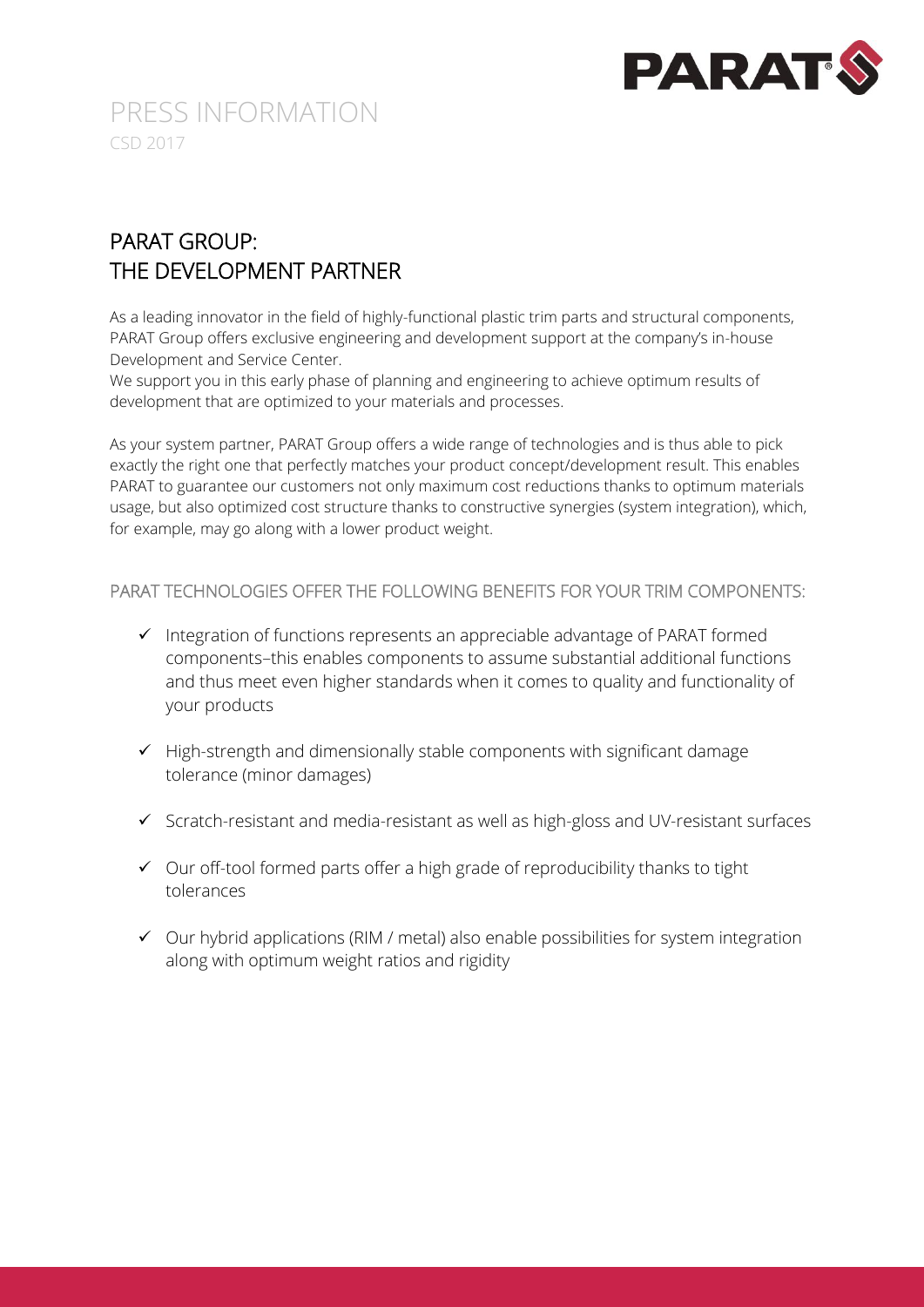

#### **KEY COMMUNICATION ISSUES AT THE CSD:**

#### UV proof & scratch-resistant high 1. gloss Class A film

- a PMMA layer guarantees UV resistance and a high degree of gloss (depth effect)
- a dyed-through plastic film shows high scratch resistance thanks to an enormously hard PMMA layer
- small scratches scarcely lead to visual impairments thanks to a 2 – 3 mm dyed-through film

#### intelligent module formation & technical integration of functions **2.**

- domes, ribs and material build-ups in order to enable system integration
- reduction in single components by up to 20 %
- bundling in assemblies

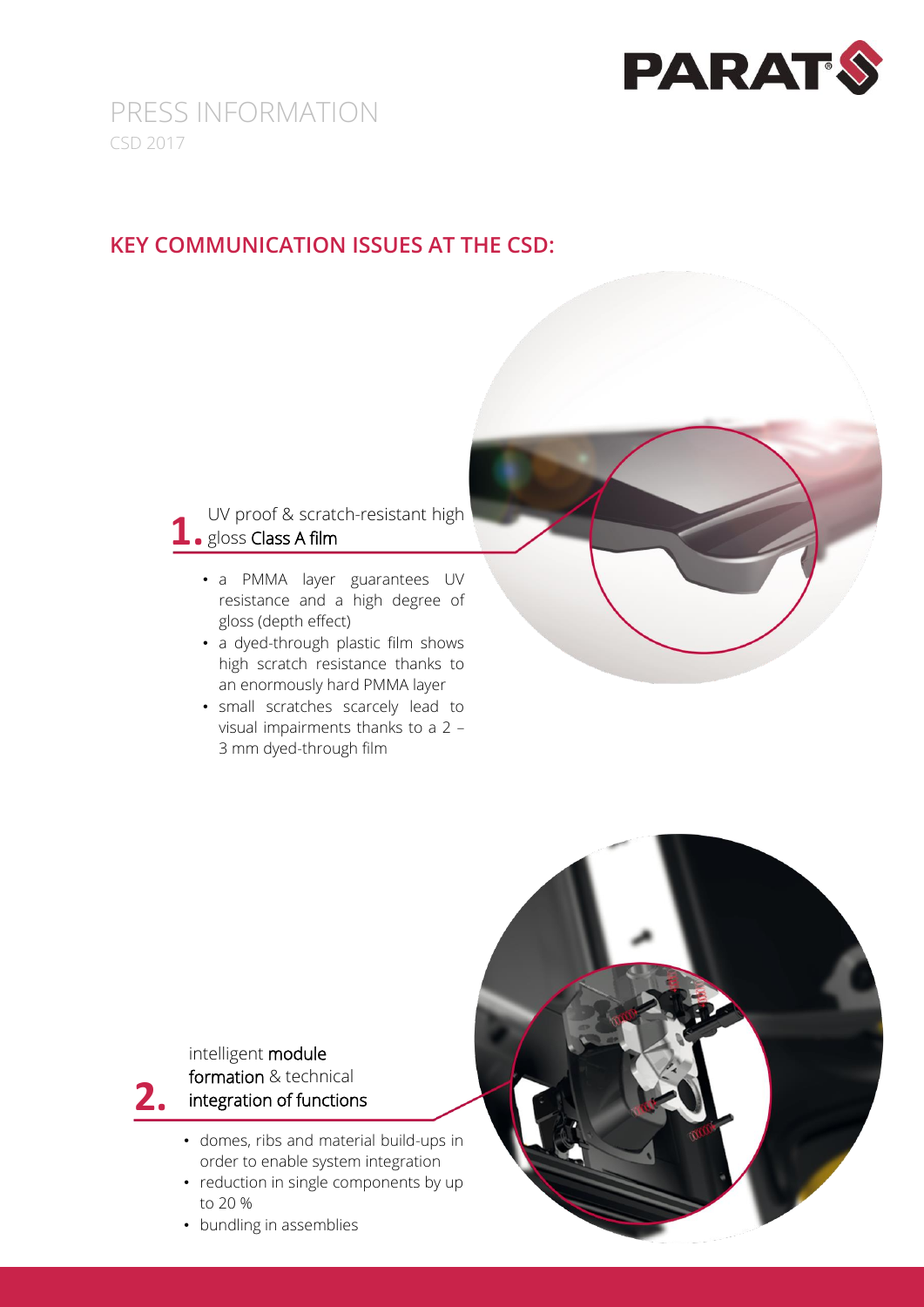



#### STRUCTURE/SURFACE AND INSULATION ALL IN ONE! Reducing density and increasing wall thickness – this creates thermal insulation and at the same time great rigidity and significant weight reduction.



"A BRAND ELEMENT" aims to provide the end user with an emotional experience. This concept can best be implemented in plastics ensuring costoptimized realization of stylistic elements (design to cost).

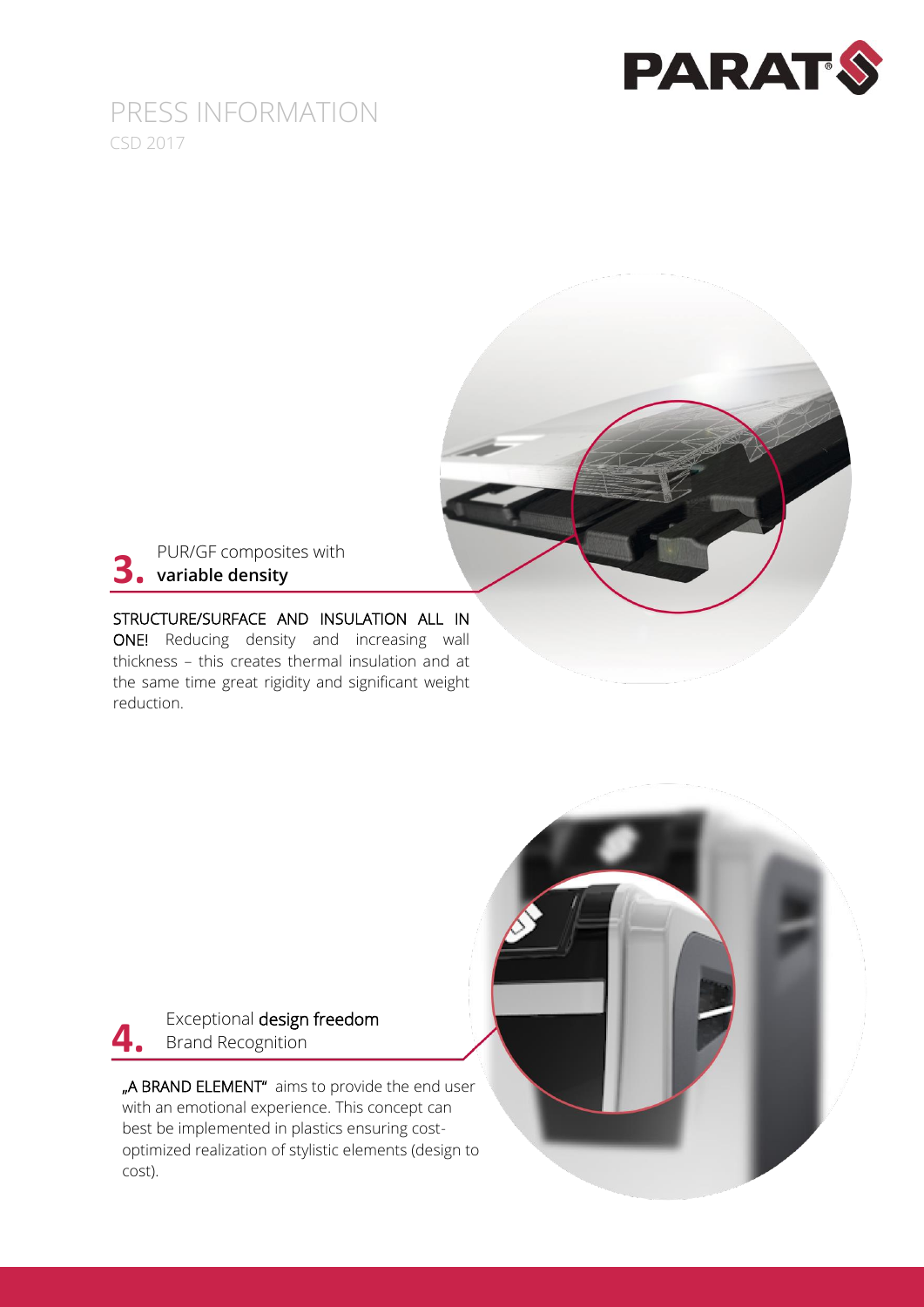

#### **APPLICATIONS FOR MOTORHOMES / CARAVANS:**

I BUMPER FOR MOTORHOMES



I REAR LIGHT MOULDING FOR MOTORHOMES

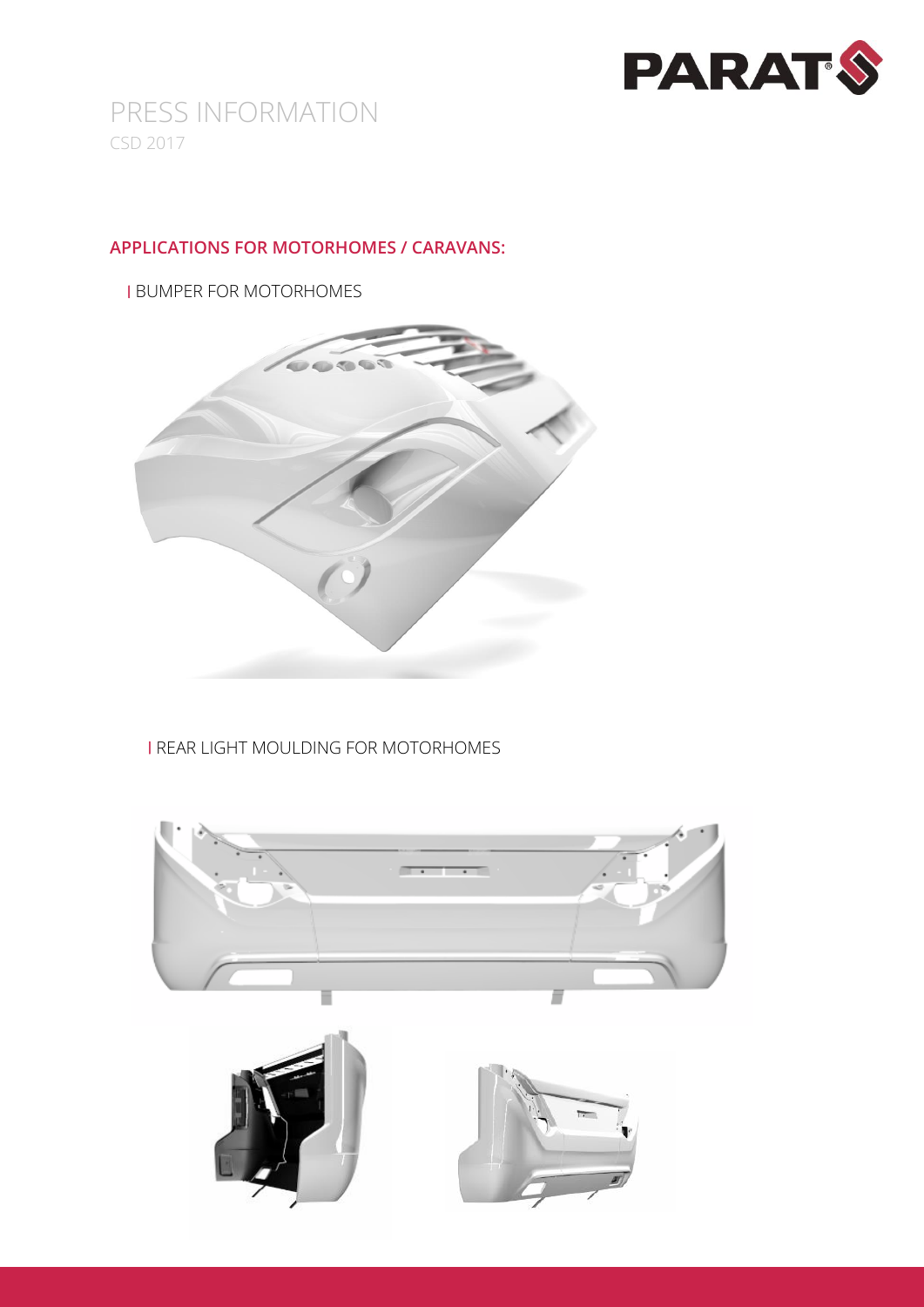

#### I FRONT PANEL FOR CARAVANS